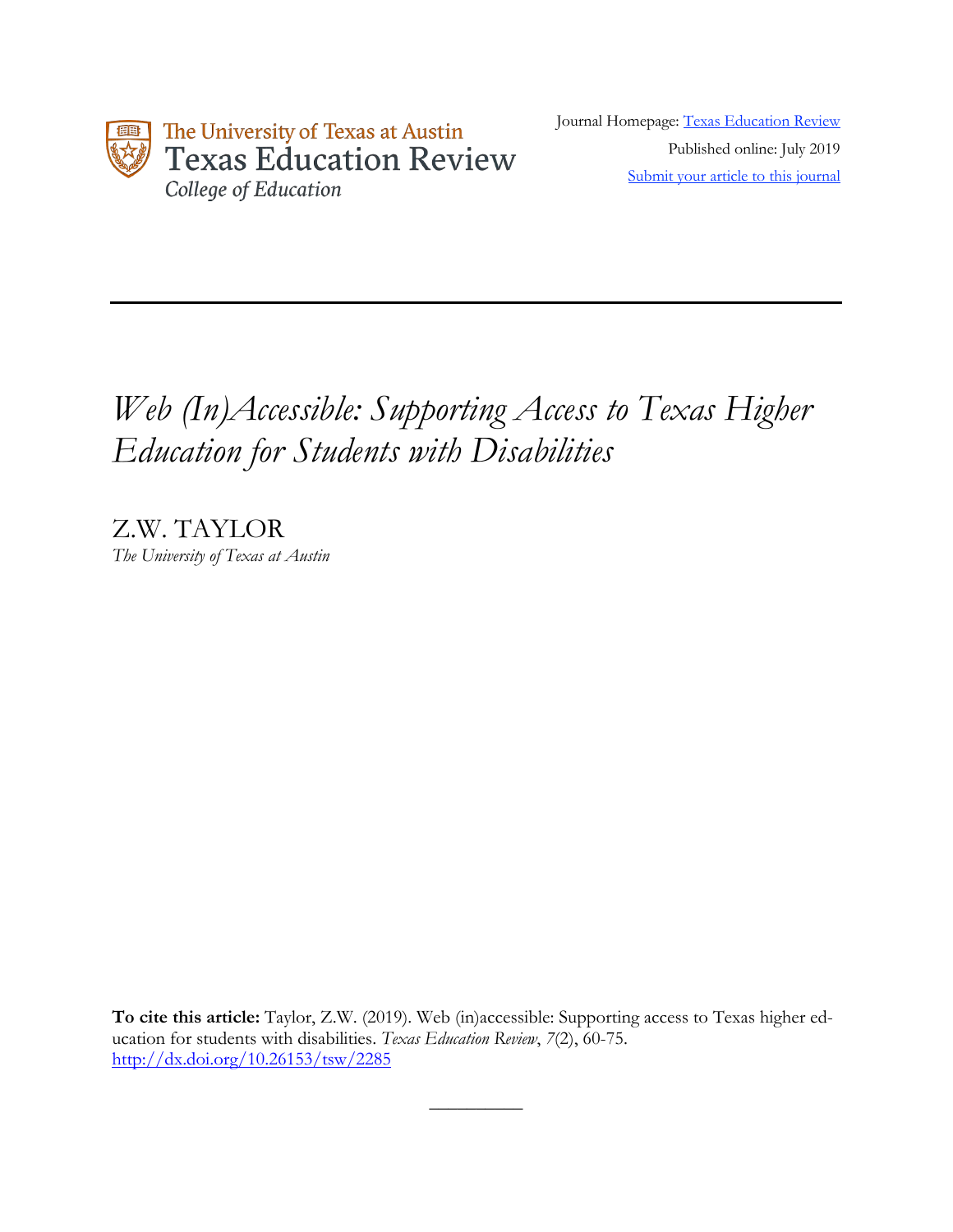# **Web (In)Accessible: Supporting Access to Texas Higher Education for Students with Disabilities**

# Z.W. TAYLOR *The University of Texas at Austin*

With the rise of Internet technologies since the early to mid-1990s, United States (U.S.) Congress amended Section 508 of the Rehabilitation Act of 1973 in 1998 to reflect the changing landscape of digital technologies and information accessibility for individuals with disabilities (28 C.F.R. § 35, 1998). Therein, nearly all postsecondary institutions in the U.S. were required to ensure that their websites were accessible, thus providing equal access to information and communication technology for individuals with disabilities: a public entity shall take appropriate steps to ensure that communications with applicants, participants, members of the public, and companions with disabilities are as effective as communications with others (28 C.F.R. § 35, 1998).

Under both Title II and Title II of ADA, postsecondary institutions must produce communication that is effective in both physical and digital settings, ensuring that people with disabilities have the same access to that communication as non-disabled people. In the twenty years since Section 508's amendment in 1998, individuals with disabilities have opened hundreds of court cases and formal complaints against institutions of higher education, charging that a wide variety of digital communications were not accessible and this lack of accessibility negatively impacted their postsecondary education (Carlson, 2018; LaGrow, 2017).

For instance, in 2010, an Arizona State University student who is blind, sued the university over its use of Amazon's Kindle e-reader technology. The lawsuit alleged that e-book technology did not include audible menus allowing individuals who are blind access to the educational content, and thus, the student was not able to navigate their Spanish 101 e-textbook (Parry, 2010). Moreover, advocacy groups for the deaf filed federal lawsuits against the Massachusetts Institute of Technology and Harvard University, claiming both institutions violated Section 508 and the Rehabilitation Act of 1973 by failing to provide closed captioning services for those who are deaf or hard of hearing (Lewin, 2015). Most recently, Jason Camacho—a blind man from New York—sued fifty colleges and universities, alleging that their institutional websites were not navigable using a screen reader, one form of assistive technology. According to the lawsuits, Camacho attempted to access information regarding admission requirements and degree programs, yet he was unable to successfully use his screen reader technology on institutional websites. This was due to each website missing metadata (McKenzie, 2018), or information linked to a web element on a webpage to describe what a web element is (e.g., picture, video, hyperlink), and what may happen if a user interacts with an element (e.g., clicking a hyperlink and being directed to a different webpage).

In response to the many concerns surrounding web accessibility for people with disabilities, in January 2017, the U.S. Federal Government adopted Web Content Accessibility Guidelines (WCAG 2.0) Levels of A and AA standards for all websites falling under the purview of ADA, including Title IV institutions of higher education (Grzymkowski, 2017). This adoption, which officially began on January 18, 2018, required institutions of higher education to comply with WCAG 2.0 Level AA web accessibility, meaning all postsecondary institutions in the U.S. must "create and publish digital content—web pages, documents, images, videos, audio" at level AA standards (LaGrow, 2017, para. 11). To meet Level AA, WCAG 2.0 outlined four core principles of web accessibility:

Perceivable: Information and user interface components must be presentable to users in ways they can perceive. (W3C, 2017, para, 1). Operable: User interface components and nav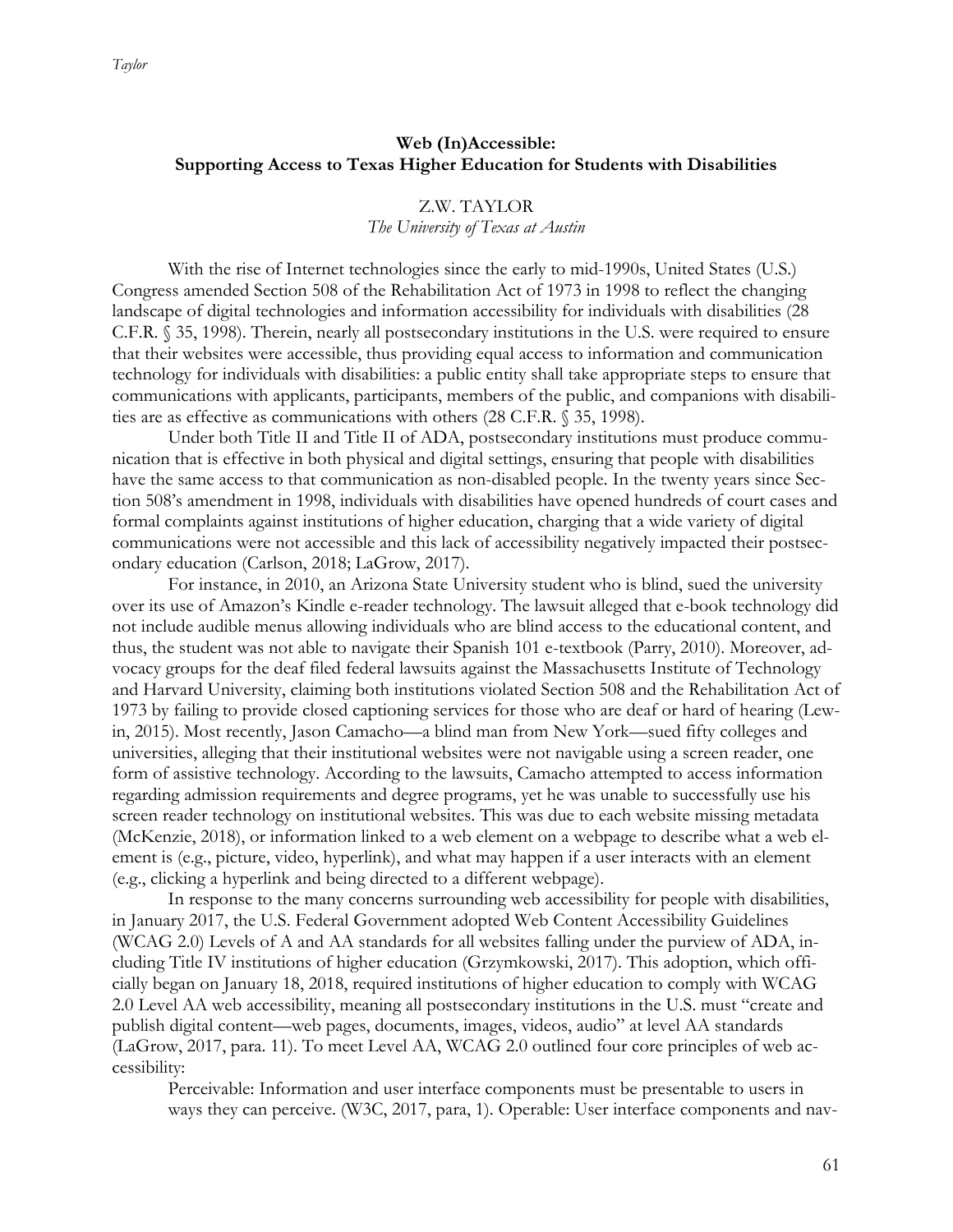igation must be operable (W3C, 2017, para. 28). Understandable: Information and the operation of user interface must be understandable. (W3C, 2017, para. 53). Robust: Content must be robust enough that it can be interpreted reliably by a wide variety of user agents, including assistive technologies. (W3C, 2017, para. 74).

For example, in terms of perceivable web content, WCAG 2.0 guidelines assert that time-based media must be captioned. Level A compliance requires time-based media, such as a video, maintain that "Captions are provided for all prerecorded audio content in synchronized media, except when the media is a media alternative for text and is clearly labeled as such" (W3C, 2017, para. 6). Institutions of higher education, however, must meet all Level A compliance standards in addition to the Level AA compliance standard requiring that "Captions are provided for all live audio content in synchronized media" (para. 8). In total, as of January 18th, 2018, institutions of higher education websites must meet over one hundred Level A and AA compliance standards to meet the compliance threshold and be deemed web accessible by the U.S. Government and the Department of Justice (LaGrow, 2017).

On top of the hundreds of court cases alleging web inaccessibility, recent higher education research has suggested that a wide variety of student-focused content is unreadable by its intended audience. For example, Taylor (2017a) found that the average readability of international graduate student admission materials on postsecondary websites were written above the 15th-grade reading level, with some materials written above the 19th-grade reading level. In another study that included a random sample of 100 articulation agreements between two- and four-year institutions in Texas, Taylor (2017b) found that 69% of all articulation agreements on postsecondary websites were written at or above the 16th-grade reading level. This unreadability also violates ADA, as WCAG 2.0 Guideline 3.1 asserts that text ought to be readable and understandable by a wide audience (W3C, 2017). According to WCAG 2.0 standards, "content should be written as clearly and simply as possible," for its readability to adhere to the "Understandable" principle (WC3, 2016b, para. 2). Content that is more advanced than lower secondary education readability level requires supplementary content to clarify and simplify the material, and content requiring an advanced education should be limited (WC3, 2016b). WCAG 2.0 defines lower secondary education level as between 7th- and 9thgrade reading comprehension levels and advanced education as the 12th-grade reading comprehension level or higher (WC3, 2016b), meaning that the majority of content in Taylor's studies (2017a, 2017b) would not have met Level AA compliance standards as required by federal law.

Moreover, Taylor (2018a) articulated that across a random sample of 335 public and nonprofit private four-year institutions in the U.S. the average readability of international undergraduate admission materials on postsecondary websites was near the 14th-grade reading level, and only 1% of institutions provided content in languages other than English. WCAG 2.0 standards also include the "Language of parts," which requires that "user agents can correctly present content written in multiple languages" (WC3, 2016a, para. 2). In addition, states with large Spanish-speaking populations have passed laws to ensure that web content is translated into multiple languages as part of web accessibility (Texas Administrative Code, Chapter 206, 2012).

For instance, State of Texas Electronic and Information Resources (EIR) standards assert that all state agencies must follow ADA Section 508 guidelines when updating and changing their state-supported websites. The same standards demand that institutions of higher education "must make a reasonable effort to ensure that Spanish-speaking persons of limited English proficiency can meaningfully access state agency website information in accordance with provisions of Texas Government Code §2054.116" (Texas Administrative Code, Chapter 206, 2012, para. 1). In addition, state agencies, such as institutions of higher education, "should consider providing the content of their websites in the primary language or languages used by the people using the website" (Texas Administrative Code, Chapter 206, 2012, para. 2). Considering Taylor's (2018a) translation study,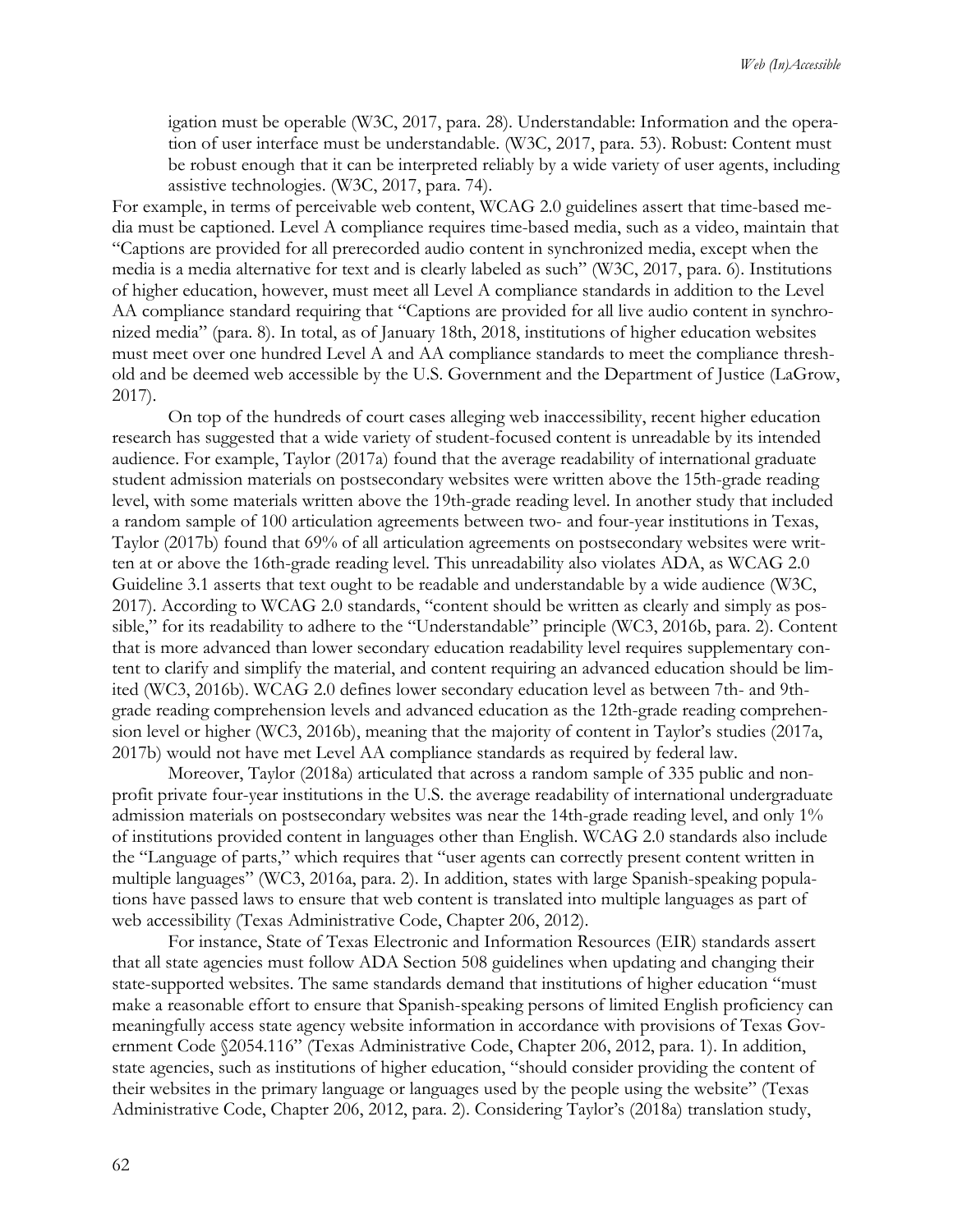WCAG 2.0 standards, and State of Texas laws, it is likely that many Texas postsecondary institutions in the study were in violation of both federal and state laws regarding the translation of web content for audiences of diverse language backgrounds and abilities.

Therefore, this case study serves as an early audit of postsecondary websites as of January 18, 2018, the day in which WCAG 2.0 Level AA compliance was mandated as part of Section 508 (LaGrow, 2017) to learn whether postsecondary institutions composed accessible websites for people with disabilities and people who are not fluent in English. Specifically, this study sought to answer two research questions (RQ):

RQ1: Had Title IV institutions of higher education in Texas published web accessible websites by January 18th, 2018 as mandated by the amendment of Section 508?

RQ2: If applicable, what are problematic elements of these institutional websites for people with disabilities?

By answering these two questions, both researchers and practitioners—in Texas and beyond—may better understand postsecondary websites and the hurdles they may pose to people with disabilities. As a result, these institutions may be held accountable for their digital communication with people with disabilities, possibly resulting in a more equitable digital landscape for people with disabilities attempting to access higher education in the United States.

#### **Literature Review**

As of April 2019, no extant research has specifically addressed the web accessibility of the websites of Title IV institutions of higher education in Texas. However, educational researchers in the fields of disability studies, computer science, and technology have produced several analyses which guide and provide context for this study. Outside of U.S. higher education contexts, one of the earliest web accessibility studies was Kelly's (2002) work focused on United Kingdom (U.K.) university websites (N=162). In the work, Kelly (2002) learned less than 3% of U.K. university websites were compliant with Level AA standards outlined by the 1.0 version of WCAG. Kelly (2002) utilized the Bobby™ web accessibility tool and discovered that the majority of web accessibility errors occurred as a result of images missing alt text, or, informative text that tells an Internet user what is being shown on the screen if the user cannot visually access the content.

Specific to U.S. institutions, Thompson, Burgstahler, and Comden's (2003) web accessibility analysis audited 102 public, four-year U.S. institutional websites. Engaging with the most robust web accessibility standards of the day, Thompson et al. (2003) evaluated each website using human evaluators who utilized several assistive technologies which have since been replaced with more advanced, modern technology. However, Thompson et al. (2003) was able to audit 1,103 different webpages across 102 unique institutional websites representing one of the most robust human evaluations of postsecondary websites to date. Of the most critical findings, Thompson et al. (2003) found that one human evaluator determined 182 webpages were web accessible and compliant with WCAG 1.0 standards, while a different human evaluator determined that only 40 webpages were WCAG 1.0 compliant using the same scale of web accessibility. Here, Thompson et al. (2003) reasoned that human evaluators may render different web accessibility judgements using seemingly objective criteria, speaking to the need for web accessibility studies to use a combination of human and machine evaluation to improve the accuracy and reliability of research findings in the field.

In the first longitudinal evaluation of the web accessibility of U.S. institutional websites, Hackett and Parmanto (2005) gathered web accessibility data from 1997 until 2002 across 45 institutional websites. All 45 institutions were members of the Association of American Universities and were considered elite, well-resourced institutions by the researchers. Hackett and Parmanto (2005) discovered that as Internet technology continued to evolve from 1997 to 2002, websites often be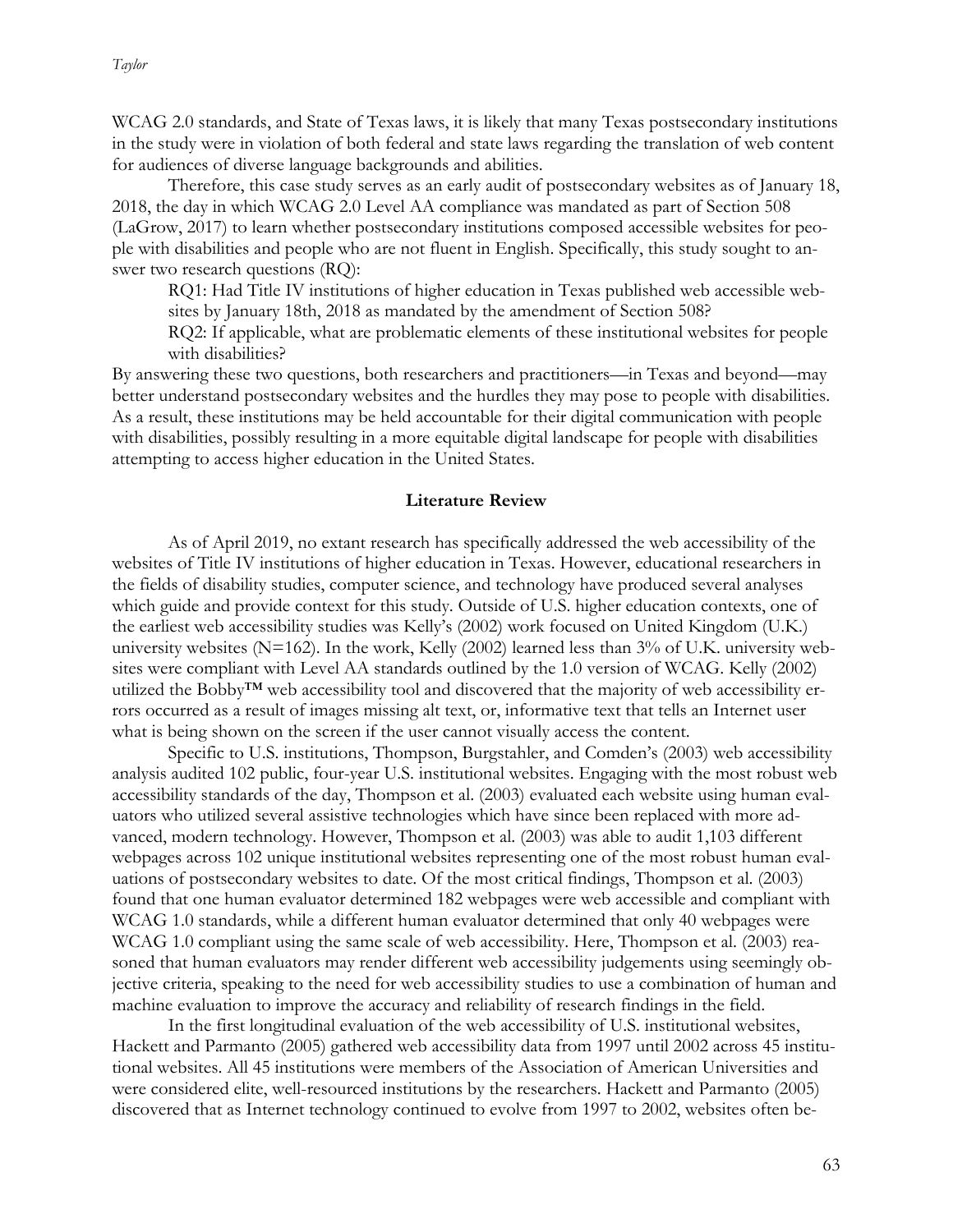came increasingly inaccessible for people with disabilities, pointing to the necessity for regulatory laws to keep pace with advancing Internet technologies. These websites integrated the latest technology without ensuring that the communication on the website was accessible. Hackett and Parmanto's (2005) findings also foreshadowed the most recent Section 508 amendment that was an effort by the U.S. Congress 508 to minimize the impact of evolving technologies on the web accessibility of information for people with disabilities.

Shortly after 2002, the World Wide Web Consortium developed WCAG 2.0 standards, and Harper and DeWaters (2008) used these standards to analyze 12 four-year U.S. institutions. The researchers found that only one of 12 met Level AAA WCAG 2.0 standards, while another four of the 12 institutions did not comply with Level A, Level AA, or Level AAA. This theme of varying levels of WCAG compliance continued in the work of Flowers, Bray, and Algozzine (2011), as these researchers found 23% of a sample of 253 two-year institutional landing pages were accessible for students with disabilities and compliant with the most recent WCAG 2.0 standards. In a study which yielded even fewer WCAG compliant websites, Erickson et al. (2013) selected a random sample of 30 two-year institutions and learned less than 1% of these institutions' homepages adhered to Section 508 and WCAG 2.0 standards.

Extending the work using WCAG 2.0 standards, Thompson, Burgstahler, and Moore (2010) performed a longitudinal study akin to Hackett and Parmanto's (2005) foundational work. Therein, Thompson et al. (2010) embarked on a five-year study across 127 four-year U.S. institutions. The researchers found—echoing the findings of Hackett and Parmanto (2005)—that technology evolution rendered it difficult for institutional websites to maintain WCAG 2.0 compliance. Specifically, Thompson et al. (2010) noticed a rapid decrease in keyboard accessibility across the sample because of technology evolution, though web accessibility professional development and staff trainings helped marginally improve web accessibility. Yet, Thompson et al. (2010) asserted there was not a significant difference in the web accessibility of websites whose staff received professional development and training in web accessibility and those who did not.

Building upon the work of Thompson et al.'s (2003) study, Wisdom et al. (2006) interviewed staff working in Oregon community colleges regarding their knowledge of web accessibility. Wisdom et al. (2006) discovered that experienced, information technology (IT) staff and disability/student services staff held the most knowledge regarding disability laws and services, including web accessibility and WCAG standards. However, these IT and disability staff members did not often collaborate to share knowledge and ensure accessibility websites across multiple units on campus. Here, Wisdom et al. (2006) encouraged communication between campus units to share knowledge and collaborate with all members of a campus community in an effort to collectively improve web accessibility and disability services in general. In all, prior research has suggested U.S. institutions of higher education have struggled to publish and maintain web accessible websites given changes in technology (Hackett & Parmanto, 2005; Thompson et al., 2010) and a lack of professional development and practitioner knowledge of the subject (Thompson et al., 2003; Wisdom et al., 2006).

Most recently, Taylor and Bicak's (2019) analysis of community college web accessibility found that across a random sample of 325 community college websites, no single institution's landing page was free of WCAG 2.0 Level A errors. Similarly, Taylor's (2019) evaluation of the web accessibility of historically-Black college and university (HBCU) websites found that 94 of 100 HBCU websites were not ADA compliant and contained at least one WCAG 2.0 Level A error, with the average HBCU landing page containing 62 WCAG 2.0 errors.

Ultimately, given the nature of technology evolution and the lack of research focused on the web accessibility of Texas postsecondary websites, this study is timely. In addition, this study fills an important gap in the literature and evaluates the web accessibility of Texas higher education websites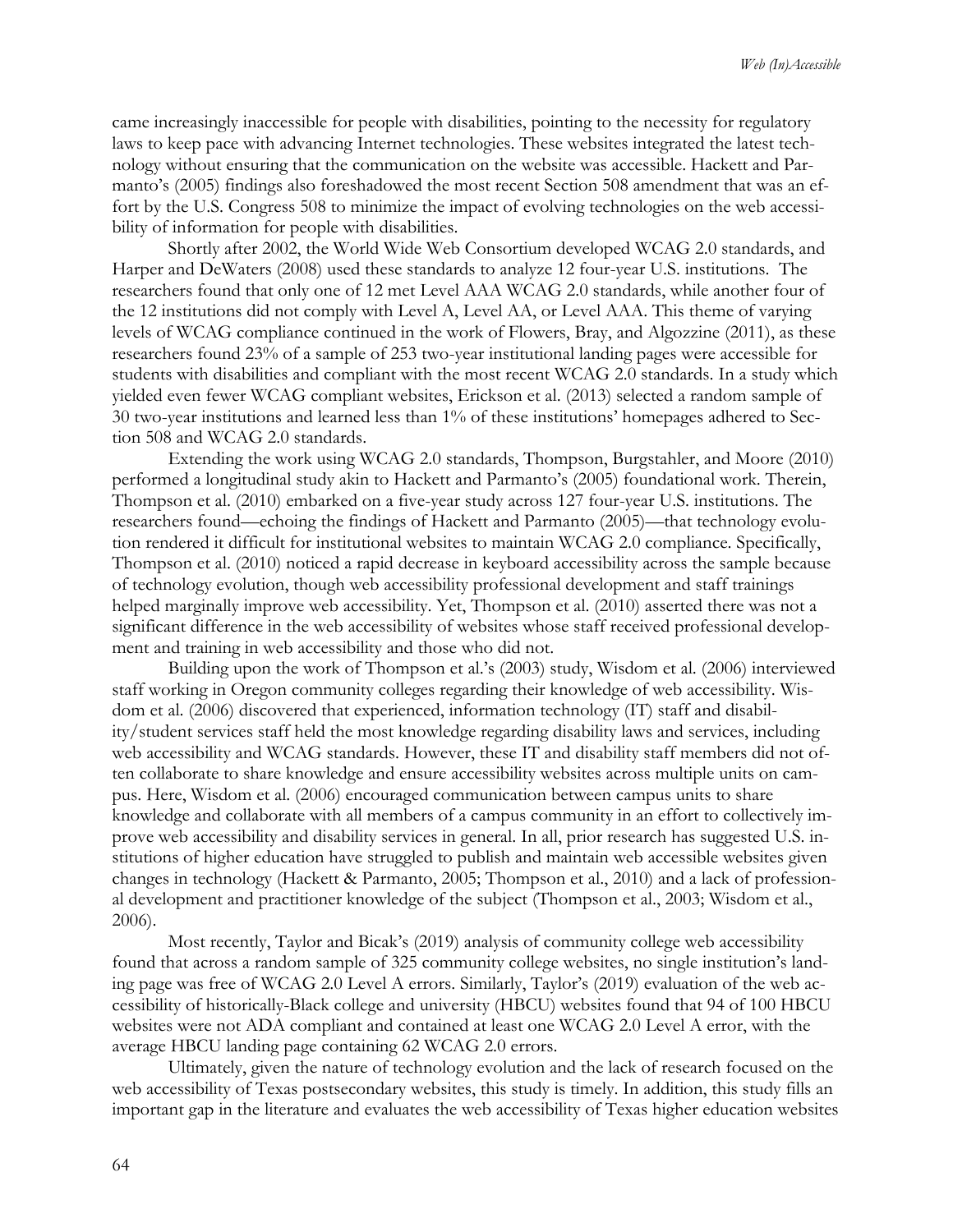to inform both the research community and practitioners on how to better support people with disabilities and their access of higher education in the state. As a result, Texas may be able to facilitate greater postsecondary access for students with disabilities, rendering the state of Texas a more equitable and inclusive one.

# **Methods**

The following sections detail how the author identified the study's sample size, data collection and organization procedures, and how this study's limitations could inspire future research into the web accessibility of higher education websites.

# **Sample**

Postsecondary institutions in Texas were selected for three reasons: size, population, and history. First, Texas is home to the fifth most postsecondary institutions (259), including three of the largest community college systems in the nation (Austin Community College, Houston Community College, and Lone Star College), and two of the country's largest public university systems (University of Texas System and Texas A&M System). Second, Texas is home to millions of native Spanish speakers, and the Texas legislature has drafted specific legislation to ensure that web content is readable or accessible for this population (Pew Research Center, 2014). Third, in recent years, the Texas Education Agency has struggled to meet federal guidelines and adhere to federal law concerning the education of students with disabilities in Texas schools (Kamenetz, 2018). Ultimately, postsecondary institutions in Texas constituted a large sample whose diverse population, educational landscape, and history justify this study and its aims.

# **Data Collection and Analysis**

Postsecondary institutions in Texas were located using the Integrated Postsecondary Education Data System (IPEDS), a large database administrated by the U.S. Department of Education to allow researchers access to national-level data in one convenient online location (National Center for Education Statistics, 2018). As Section 508 pertains to institutions receiving Title IV funds, only Title IV institutions in Texas were included in the sample. An overview of this study's sample can be found in Table 1 below:

## Table 1

| Institutional sector                        | $\#$ of institutions (% of sample) |
|---------------------------------------------|------------------------------------|
| Public, four-year or above                  | 47 $(18.1\%)$                      |
| Private, not-for-profit, four-year or above | 66 $(25.5\%)$                      |
| Private, for-profit, four-year or above     | 29 (11.2%)                         |
| Public, two-year                            | $60(23.2\%)$                       |
| Private, not-for-profit, two-year           | 6 $(2.3\%)$                        |
| Private, for-profit, two-year               | 51 $(19.7\%)$                      |
|                                             |                                    |

*Institutions of higher education in Texas, by sector (N=259)*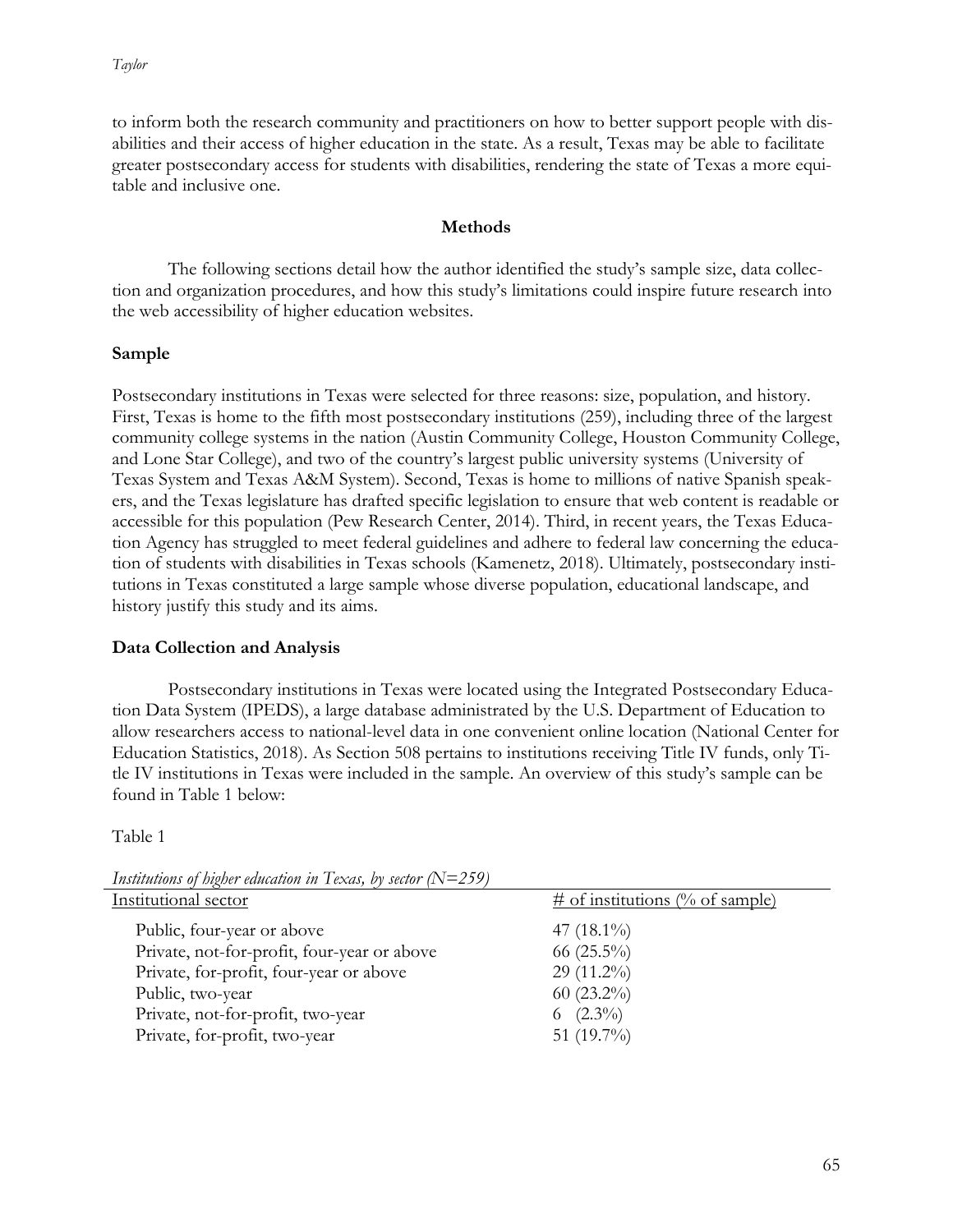Once all institutions were identified, each institution's .edu landing page hyperlink was located using Google and cross-referenced with IPEDS to ensure only official institutional websites were analyzed and uploaded into a database. Landing pages were examined per Bradley's (2017) exploratory study focused on measuring the web accessibility of higher education websites, extending recent work in the field (Taylor & Bicak, 2019; Taylor, 2019). These landing page hyperlinks were inputted into Tenon (www.tenon.io), a robust web accessibility software program which runs 74 WCAG 2.0 tests of all four principles of web accessibility (operable, perceivable, understandable, and robust) at Level A, AA, and AAA to measure a website's web accessibility. Upon analyzing a hyperlink, Tenon reports on which Level A, AA, and AAA errors appear within the hyperlink's markup language, such as HTML5 or Java. Prior studies have also used Tenon to evaluate web accessibility, finding Tenon to be a robust and accurate software program (Taylor & Bicak, 2019; Taylor, 2019). Once Tenon was used to generate web accessibility error reports for each .edu hyperlink, these reports were merged into a database to organize the errors by institution sector (e.g., public or private, two- or four-year) and create the tables of findings.

Per Taylor's (2017a, 2017b, 2018a, 2018b) foundational studies in readability, the same .edu hyperlink was inputted into Readability Studio, a quantitative linguistics software program to measure the English grade-level readability of each homepage and to learn whether the homepages featured an embedded language translator, such as Google Translate or Adobe Muse. Readability levels were inputted into the database for analysis and organization of readability level by institutional sector. This database is available from the author upon request.

## **Limitations**

This study's primary limitations are its sample size and the web accessibility auditing software used to analyze each institution's website. Although 259 institutions represent one of the most robust sample sizes of any web accessibility study in the field of U.S. higher education, institutions of higher education could vary from state to state or region to region. As a result, future studies should expand upon this study's sample size and analyze institutional websites from other regions and/or states in the United States. Moreover, there are hundreds of web accessibility auditing programs available at little or no cost, and related studies suggest that web accessibility studies could pair machine or software programs alongside human auditors to capture a more comprehensive understanding of web accessibility (Hackett & Parmanto, 2005; Taylor & Bicak, 2019; Thompson et al., 2003). Subsequently, future research could assess web accessibility using a combination of machine or software programs and human auditors to provide the educational community with a more indepth and nuanced understanding of web accessibility, even though such studies would require much more time and a possible monetary investment depending on the software and human resources required.

### **Findings**

The English grade-level readability, translation, and web accessibility of landing pages for postsecondary institutions in Texas (N=259) are displayed in Table 2 below: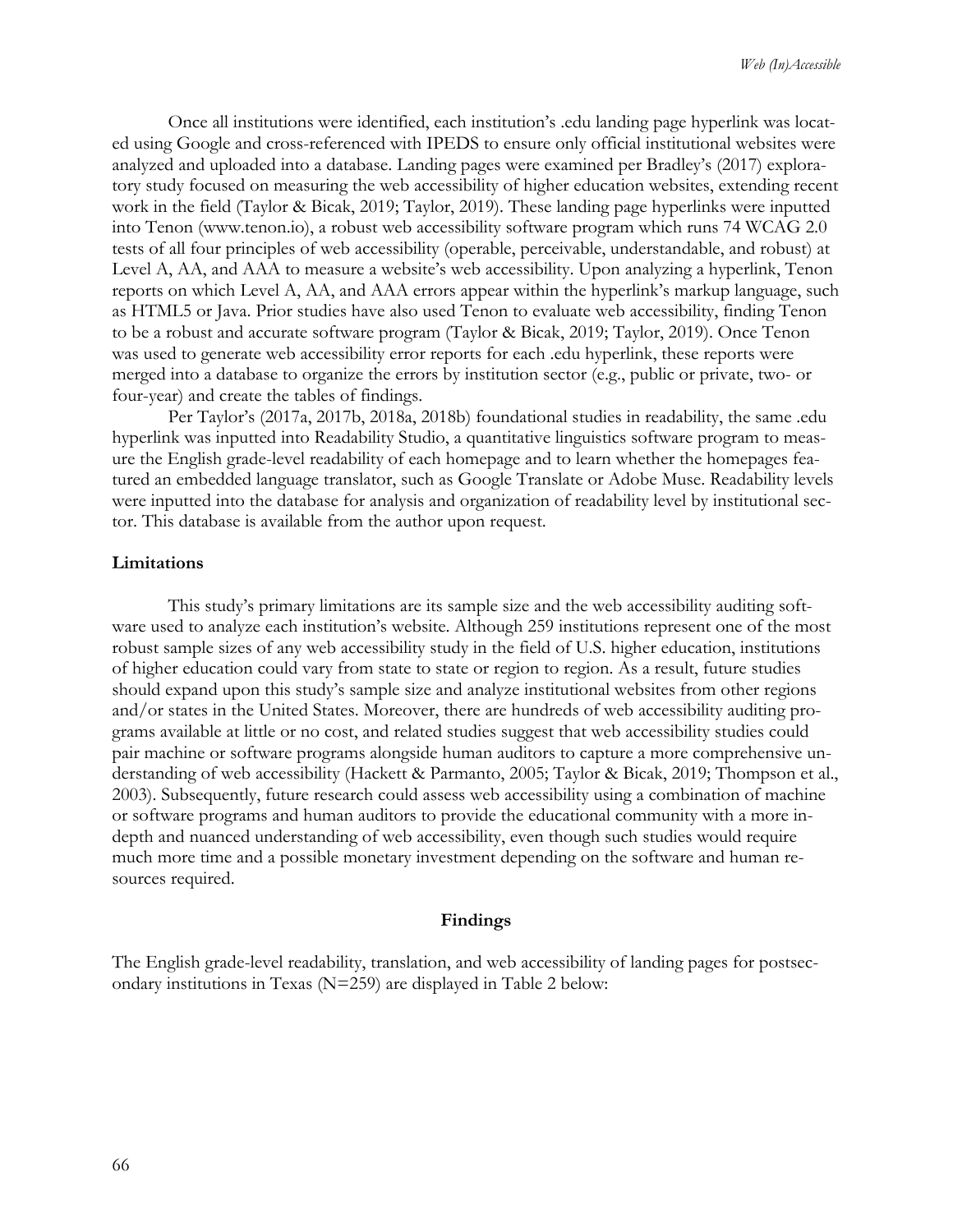Table 2

| Institutional sector                  | Readability mean, high, low, standard deviation<br>(by grade level)                            |
|---------------------------------------|------------------------------------------------------------------------------------------------|
| Public, nonprofit, four-year (n=47)   | 10.6, 16.1, 8.6, 1.3                                                                           |
| Private, nonprofit, four-year (n=66)  | 10.5, 19, 7.6, 1.9                                                                             |
| Private, for-profit, four-year (n=29) | 12.8, 19, 9, 3.5                                                                               |
| Public, nonprofit, two-year $(n=60)$  | 9.9, 16.5, 6.9, 1.6                                                                            |
| Private, nonprofit, two-year $(n=6)$  | 10.7, 11.7, 9.8, 0.9                                                                           |
| Private, for-profit, two-year (n=51)  | 11.5, 14.7, 7.9, 1.7                                                                           |
| Institutional sector                  | Translation of landing page (% of population)                                                  |
| Public, nonprofit, four-year          | $2\%$                                                                                          |
| Private, nonprofit, four-year         | $3\%$                                                                                          |
| Private, for-profit, four-year        | $3\%$                                                                                          |
| Public, nonprofit, two-year           | 12%                                                                                            |
| Private, nonprofit, two-year          | $0\%$                                                                                          |
| Private, for-profit, two-year         | $2\%$                                                                                          |
| Institutional sector                  | Web accessibility errors (mean, high, low, stand-<br>ard deviation of errors per landing page) |
| Public, nonprofit, four-year          | 29.2, 242, 2, 38.1                                                                             |
| Private, nonprofit, four-year         | 43.4, 281, 2, 40.7                                                                             |
| Private, for-profit, four-year        | 33.8, 143, 8, 30.4                                                                             |
| Public, nonprofit, two-year           | 47.6, 225, 6, 39.1                                                                             |
| Private, nonprofit, two-year          | 30.2, 44, 10, 13.9                                                                             |
| Private, for-profit, two-year         | 29.3, 109, 5, 18.9                                                                             |

*Descriptive statistics of readability, translation, and web accessibility of landing pages for institutions of higher education in Texas, by institutional sector (N=259)*

Data in this study suggest private, for-profit, four-year institutions published the most difficult websites to read at the 12.8th-grade level, whereas public, two-year institutions published the simplest websites to read at the 9.9th-grade level. Public, two-year institutions were most likely to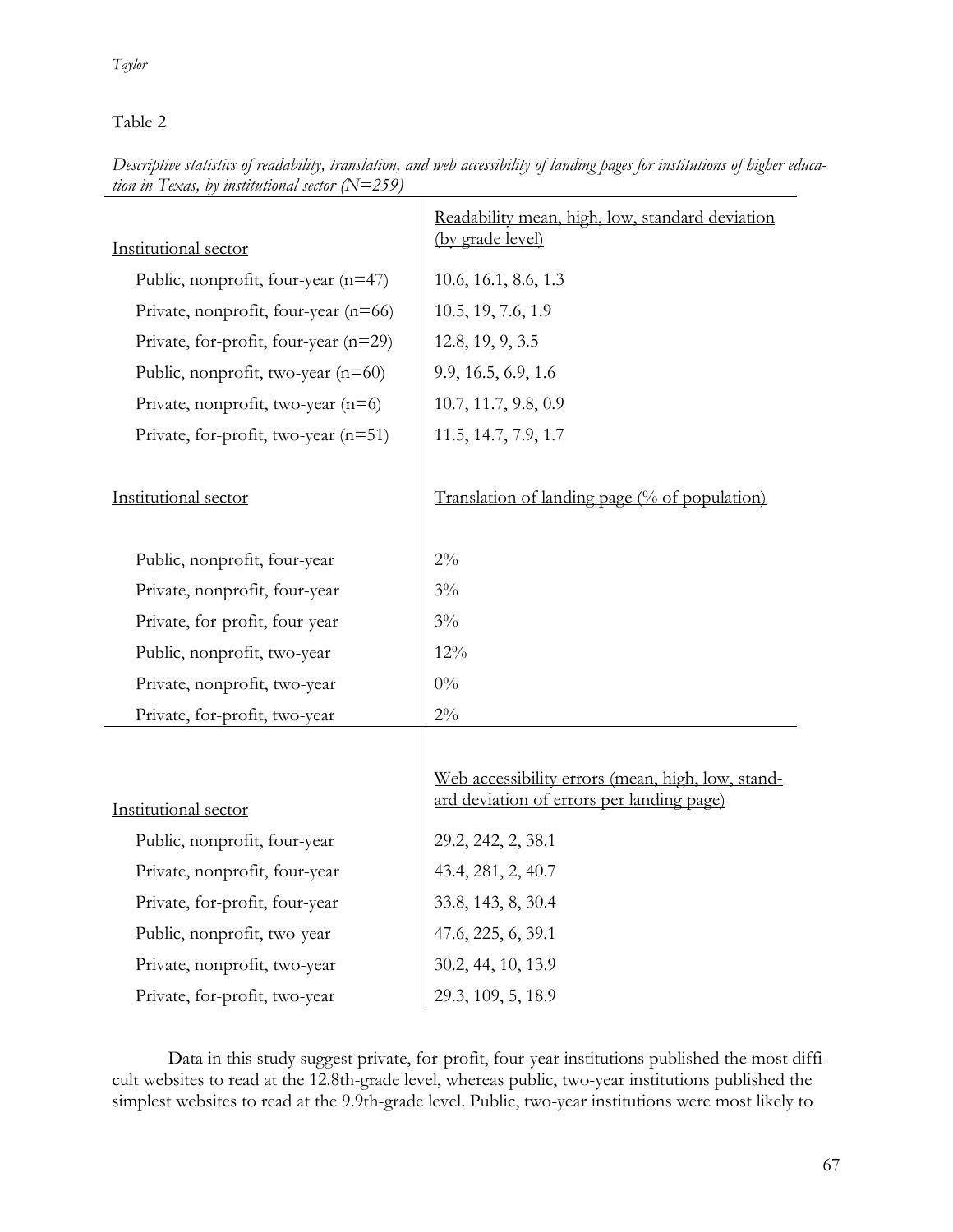include a language translator on their landing page (12%), although few institutions in this study translated web content for people who are not English fluent. Omitting a translator widget or failing to provide Spanish-language content may violate the Texas' EIR laws which govern polylingual online content provided by institutions of higher education. Finally, with regards to web accessibility, public, four-year institutions published the most web accessible websites with an average of 29.2 errors per landing page. No institutions in this study had fewer than two errors, and no institutional landing pages were Level AA-compliant per Section 508. However, it is notable that a number of institutions only had between two and eight WCAG 2.0 errors on their landing pages, very nearly achieving Level AA compliance.

Descriptive statistics of web accessibility errors by frequency and institution are displayed in Table 3 below:

#### Table 3

| Errors, by type, all institutions      | $\#$ of errors, % of all errors (n=9,346)               |
|----------------------------------------|---------------------------------------------------------|
| Operable, Level A                      | 3,964<br>$(42.4\%)$                                     |
| Robust, Level A                        | 2,644<br>$(28.3\%)$                                     |
| Perceivable, Level A                   | $(18.6\%)$<br>1,738                                     |
| Understandable, Level A                | $(4.5\%)$<br>425                                        |
| Operable and robust, Level A           | 340<br>$(3.6\%)$                                        |
| Operable, Level AA                     | 134<br>$(1.4\%)$                                        |
| Perceivable, Level AAA                 | 80<br>$(.92\%)$                                         |
| Perceivable and robust, Level A        | 20<br>$(.28\%)$                                         |
| <u>Most common errors, by sector</u>   | First, second most common error type                    |
| Public, nonprofit, four-year (n=47)    | Operable, Level A (691 errors)<br>Robust, Level A (319) |
| Private, nonprofit, four-year $(n=66)$ | Operable, Level A (1,062)<br>Robust, Level A (913)      |

*Descriptive statistics of web accessibility errors of landing pages for institutions of higher education in Texas, by error type and institutional sector (N=259)*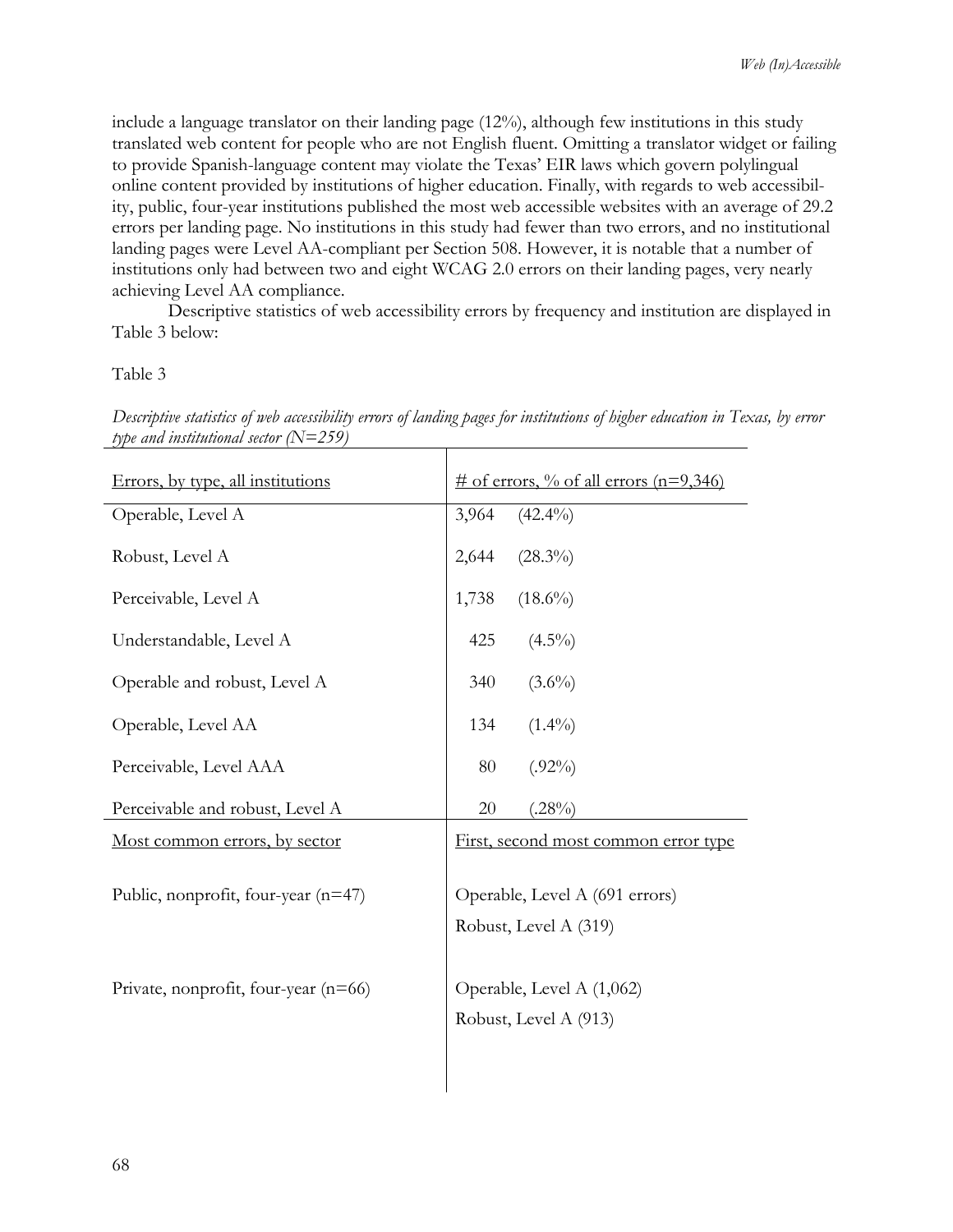*Taylor*

| Table 3, Cont'd                         |                                                          |
|-----------------------------------------|----------------------------------------------------------|
| Private, for-profit, four-year $(n=29)$ | Operable, Level A (301)<br>Understandable, Level A (188) |
| Public, nonprofit, two-year (n=60)      | Operable, Level A (1,342)<br>Robust, Level A (668)       |
| Private, nonprofit, two-year $(n=6)$    | Operable, Level A (11)<br>Robust, Level A (91)           |
| Private, for-profit, two-year $(n=51)$  | Operable, Level A (552)<br>Robust, Level A (455)         |

The most common errors across all sectors were "Operable, Level A" errors, comprising 42.4% of all errors in this study. "Robust, Level A" errors were the second most common across all sectors except for private, for-profit, four-years institutions, in which "Understandable, Level A" errors were the second most common.

It is important to note that four WCAG 2.0 errors were responsible for most of the errors in this study's sample. Per Tenon's testing, there were 1,736 "Operable, Level A" errors in which hyperlinks had a title attribute that was the same as the text inside the link, leading to unnecessary wordiness for assistive technologies and offering no benefit to the user. Similarly, there were 1,369 "Robust, Level A" errors in which the landing page's ID attribute value was used more than once. This is problematic if the ID is being used to reference a user interface control, which can cause issues for users with assistive technologies. There were also 1,111 "Operable, Level A" errors in which links had no text in them, meaning that users could not use an assistive technology to access information about the link. Finally, there were 1,065 "Robust, Level A" errors in which a hyperlink had an invalid reference, meaning the user would be unable to use an assistive technology to learn whether that link led to another webpage, file, video, image, or other form of digital media. In all, these four Level A errors were responsible for 56.5% of all errors in this study.

## **Discussion**

This study's findings answered both research questions. First, data in this study suggests that no single Title IV institution of higher education in Texas published an entirely accessible website by the designated date of January 18th, 2018 from the amendment to Section 508. Moreover, this study echoes recent research finding that college and university websites are rarely accessible for students with disabilities (Taylor & Bicak, 2019; Taylor, 2019). Speaking to litigation faced by other institutions across the country, a lack of web accessibility has provoked dozens of lawsuits after the January 18th deadline, alleging that Title IV postsecondary websites have not been accessible for people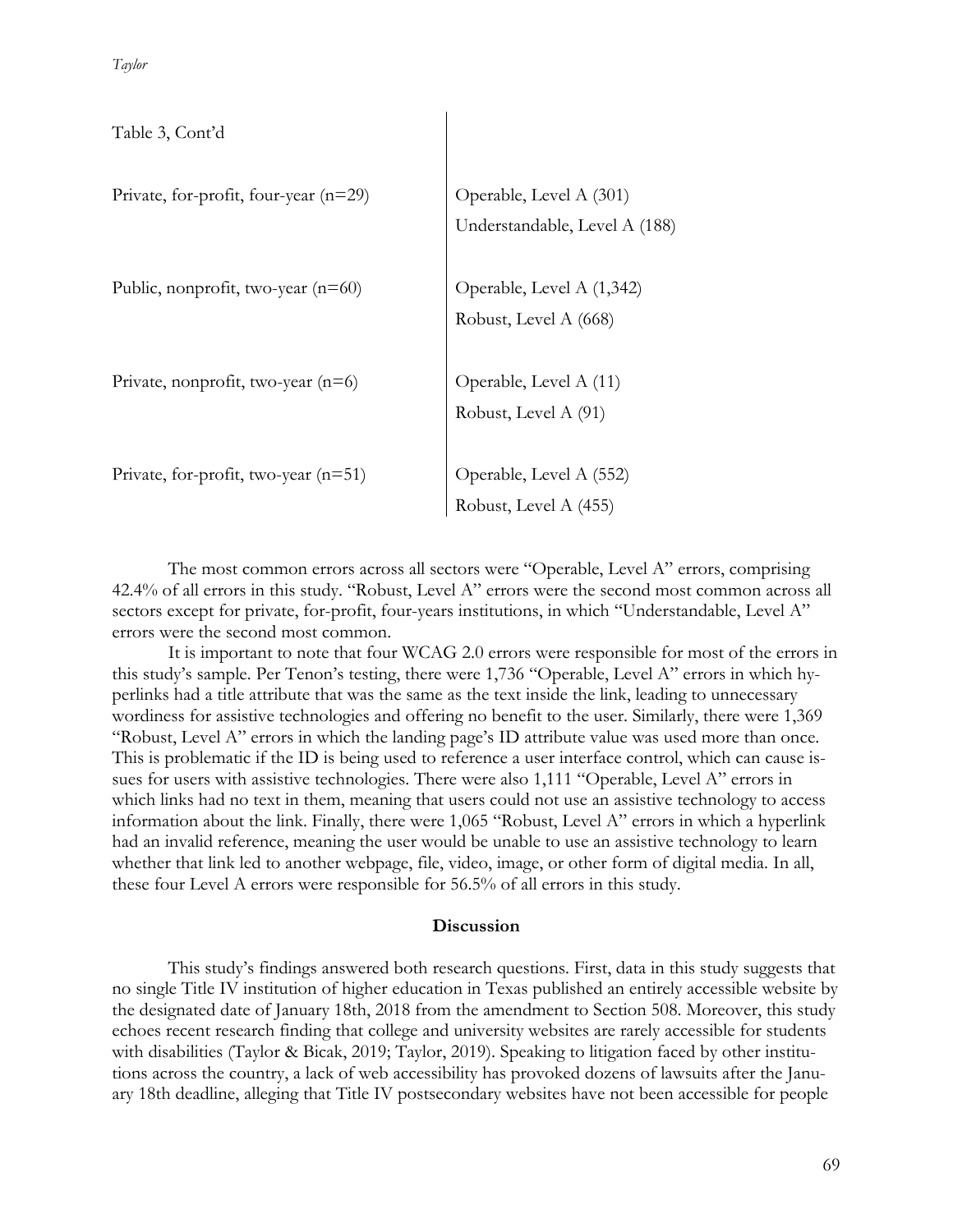with disabilities (McKenzie, 2018). From here, Texas institutions may be publishing inaccessible websites for people with disabilities, not only limiting the education potential of these students but also opening up the possibility that Texas institutions could face ADA-related lawsuits in the future unless they take notice and make changes.

Regarding the second research question, data from this study suggest Title IV Texas institutional websites may be readable by high school-educated audiences, but these websites are rarely translated into any other language beyond English and are not robust nor detailed enough for people with disabilities to access all of the digital content that non-disabled people could. Given the Texas' Electronic Information Resource (EIR) laws, these findings suggest Texas institutions are not supporting English-language learners or people with disabilities on their institutional websites—both are violations of Texas EIR laws and the Americans with Disabilities Act (1990). Subsequently, these findings may help explain the minoritization of English-language learners and people with disabilities in the state of Texas, perpetuating a hegemonic, exclusive system of higher education in the United States.

Connecting to prior research, Kelly's (2002) study found that many U.K. university websites failed to provide informative alt text for images, and this study also found many missing alt text attributes on Texas postsecondary websites. Similarly, Thompson et al. (2010) found that many web accessibility issues apparent on U.S. institutional websites involved a lack of keyboard assistive technology integration. This study also found that many WCAG 2.0 errors appeared on Texas postsecondary websites involving a lack of keyboard technology and assistive technology integration, echoing prior work (Taylor & Bicak, 2019; Thompson et al., 2010). Perhaps changing and evolving Internet technologies have continued to plague postsecondary websites as evidenced by Hackett and Parmanto (2005) and later Thompson et al. (2010), as it seems that Texas postsecondary websites suffer from the same shortcomings discovered in previous studies.

Thompson et al. (2010) learned that providing professional development and web accessibility training to staff did not drastically improve the web accessibility of certain institutional websites. However, such professional development and training seems essential to the livelihood of U.S. institutions of higher education, including those in Texas, given the amount of litigation faced by institutions (McKenzie, 2018). This study suggests that institutions of higher education in Texas ought to prioritize web accessibility and ensure that all practitioners with website editing permission are trained on how to best publish web accessible content. Beyond the threat of litigation, people with disabilities and people with home languages other than English may be routinely discriminated against due to a lack of accessible information online. If Texas postsecondary education desires to be an inclusive, supportive system (Texas Higher Education Coordinating Board, 2019), perhaps it is worthwhile to invest in web accessibility—and the people behind the building of the websites—in order to truly include and support people with disabilities and of diverse language backgrounds on their quest toward postsecondary education.

#### **Implications for Practitioners**

Data in this study suggest postsecondary institutions in Texas did not publish web accessible websites per WCAG 2.0 standards and federally-mandated Section 508 guidelines as of January 18th, 2018. Although many practitioners working in higher education are not web developers, nor do they have extensive experience in web accessibility, publishing a web accessible website can be achieved.

First, regarding readability, there are free and widely-available readability technologies that can allow practitioners to audit their web content for readability before it is published on an institutional website. A popular readability measure, the Flesch-Kincaid Grade Level Test, is built into every Microsoft Word program. Moreover, websites such as www.readable.io, allows users to upload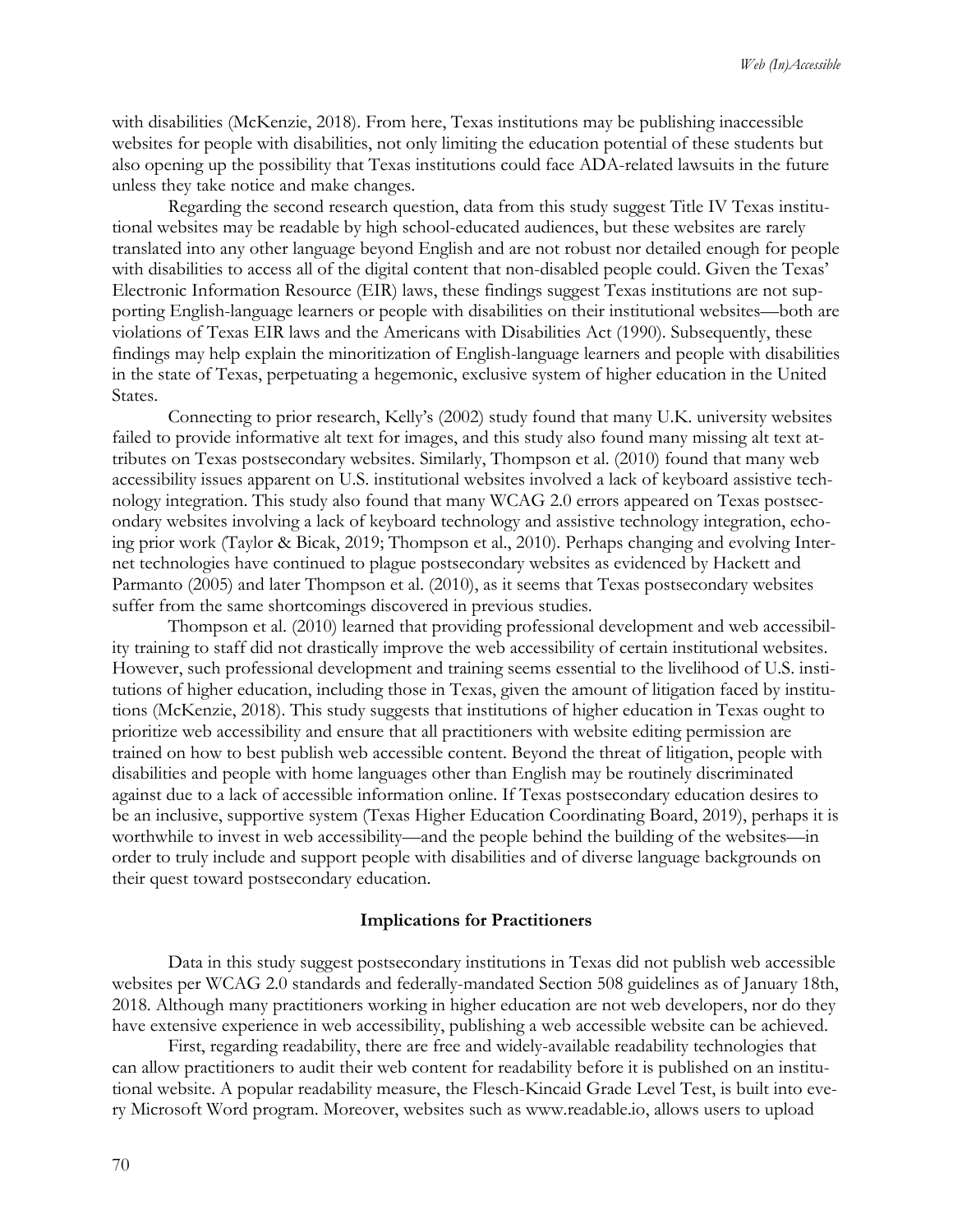text into a fillable online form to learn how grade-level readable the text is before publication. In addition to English-language tests, the Gilliam-Pena-Mountain test (Gilliam, Pena, & Mountain, 1980) and Sol Spanish test (Contreras, 1999) are two common Spanish-language readability measures used to determine the grade-level readability of Spanish-language web content.

To produce native language content for English-language learners, Google Translate is free for practitioners to embed into their institutional websites with the help of their institution's web development team. Having been in use for over a decade, Google Translate has been proven to be nearly as accurate as human translators when translating English to Spanish, Chinese, German, and Italian (Tobin, 2015; Turner, 2016). Language translation technologies such as these will only continue to improve with use and other technological advancements; therefore, practitioners should consider employing these free technologies on their institutional website to render their website more accessible for an ever-growing population of U.S. postsecondary students: English-language learners (Pew Research Center, 2014).

Finally, no postsecondary institutions in this study published a Section 508 compliant website by the January 18th, 2018 deadline. Pilot studies have demonstrated how difficult web accessibility can be (Bradley, 2017). However, web accessibility technologies have advanced in recent years and many are now freely available and easy to use for those unfamiliar with web development and programming (Taylor, LaRonde, & Taylor, 2019; Taylor, 2018c). Tenon's web accessibility software (www.tenon.io) is simple to use and does not require much knowledge of web language. Yet, this technology is freemium, which means practitioners would need to purchase a license to regularly use the software (Taylor, 2018c). Alternatively, Deque Systems has created a web accessibility software tool called "aXe," which is a Chrome and Firefox browser add-on (Deque Systems, 2017). Users simply need to download the browser add-on, navigate to a webpage on their website, open the addon, and learn which web accessibility errors they need to address with their web development professionals. These aforementioned tools are easy to use, inexpensive or free, and can work to make web accessibility a reality for students with disabilities across all postsecondary institutions in the U.S.

However, it is critical to note that institutional websites are only one form of communication. Improving web accessibility for minoritized populations, such as students with disabilities and English-language learners, does not address all forms of communication that these students rely on to access higher education and earn their degrees. Institutional web accessibility must be part of a larger, institution-wide initiative to improve communication in the written, verbal, and digital form to increase access to higher education for these student populations.

#### **Conclusion**

Ultimately, postsecondary institutions in Texas should immediately focus on the web accessibility of their websites to increase access to higher education for people with disabilities and English-language learners, specifically native Spanish speakers. Similarly, other states should heed the federal call for web accessibility and begin to evaluate how web content makes its way onto institutional websites. However, for as web (in)accessible as postsecondary websites may be, there exists a wealth of free, easy-to-use technologies to help practitioners make postsecondary education accessible for many minoritized people in U.S. society. For people with disabilities or English-language learners, successfully accessing postsecondary content on the Internet could make the difference between someone enrolling in an institution, earning their degree, and living a healthy and fulfilling life. In short, minoritized people should not have their educational dreams limited by inaccessible online information.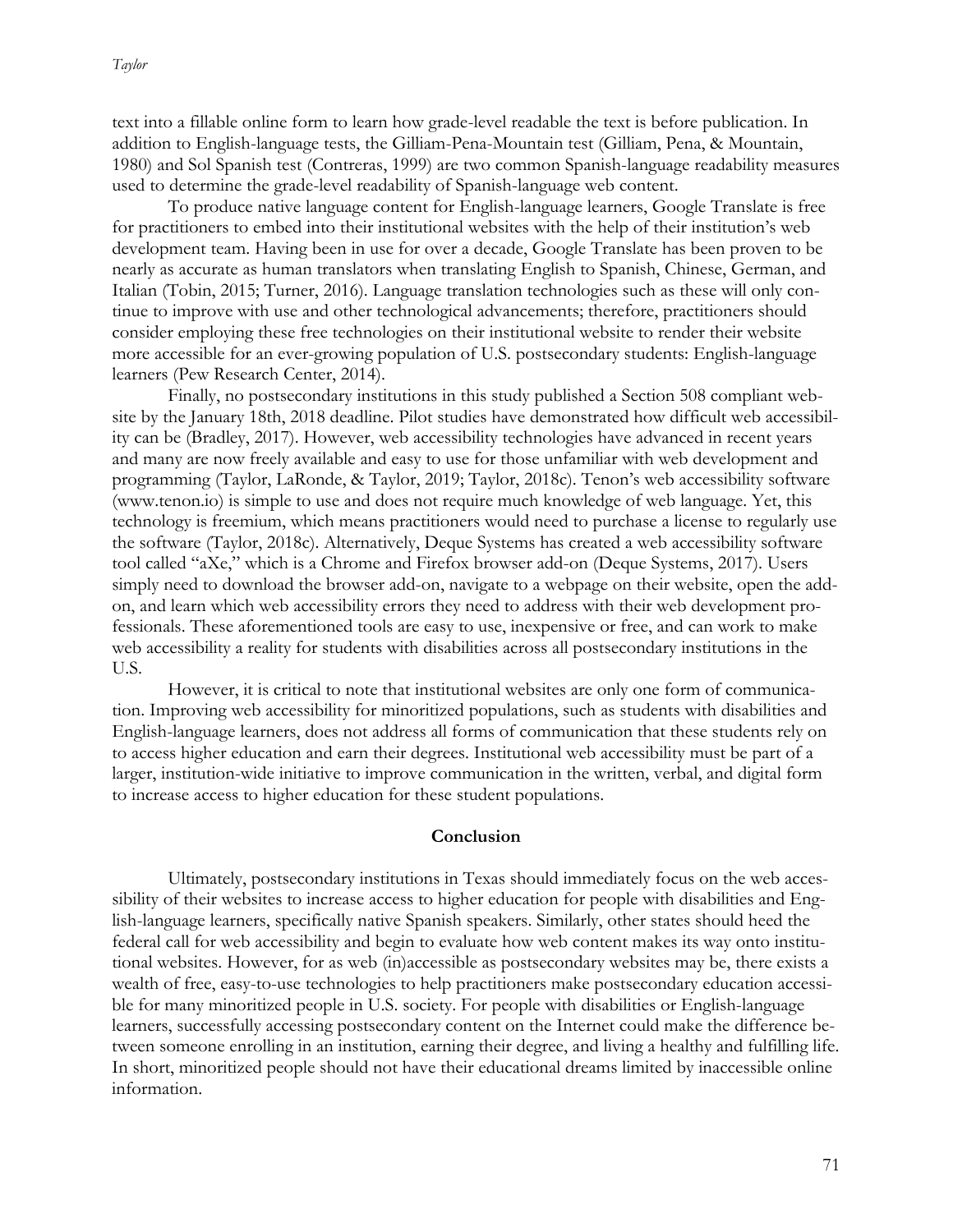Of web accessibility, Bradley (2017) suggested that, "keeping higher education websites accessible is hard to do" (para. 1). However, given the findings of this study and emerging web accessibility resources, practitioners should not only work to comply with federal law but also work to make higher education truly web accessible, ushering in a new era of equity in higher education.

 $\overline{\phantom{a}}$ 

**Z.W. Taylor, M.A., M.S.,** is a PhD candidate at The University of Texas at Austin. His research interests include linguistics in higher education, particularly pre-college information addressing firstgeneration college students and English-language learners. His work has been published by the *Community College Journal of Student Affairs Research and Practice*, *Journal of College Student Development*, and *Teachers College Record*, among others.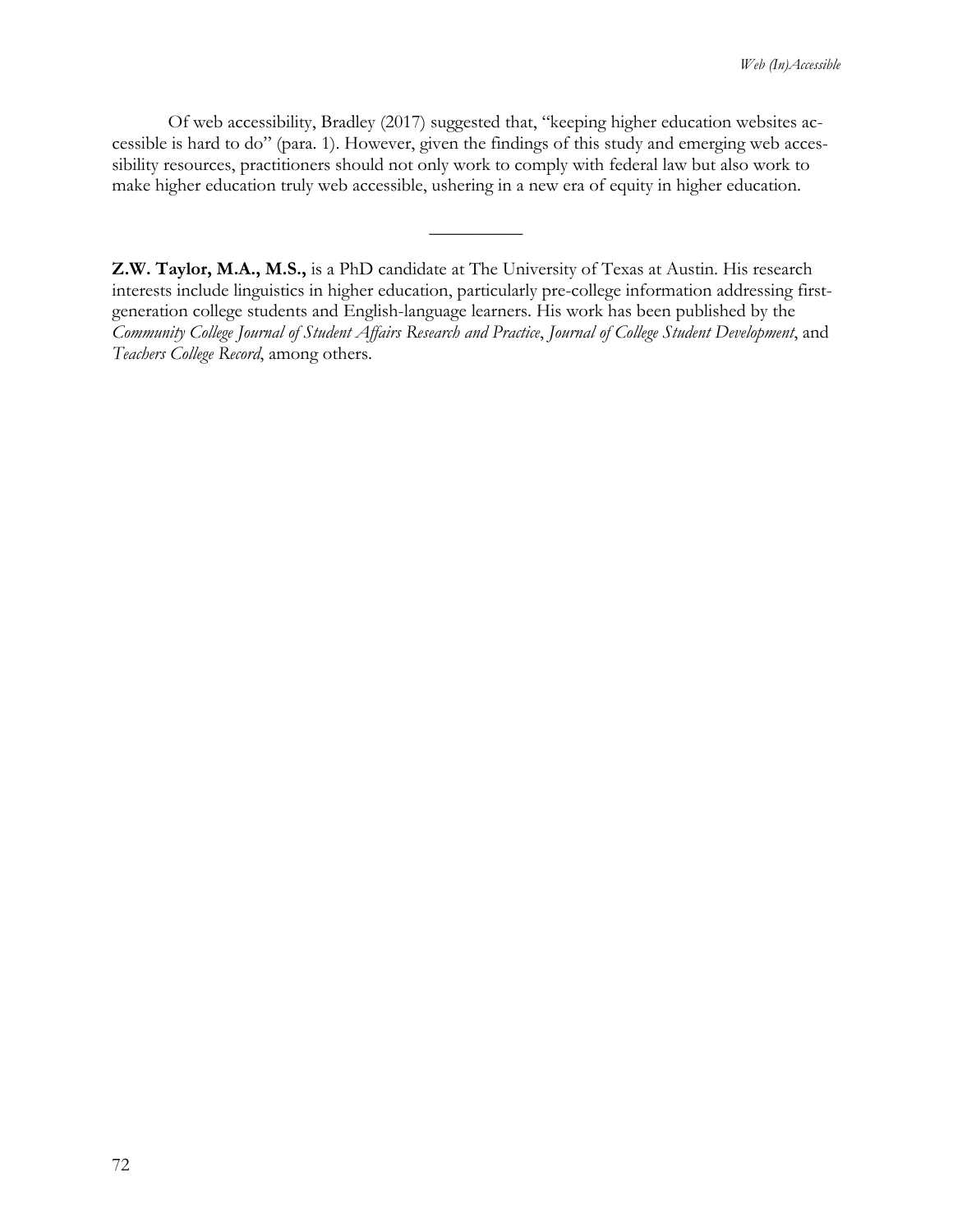## References

- Americans with Disabilities Act, 42 U.S.C. § 12101 (1990 & Supp. 2009). Retrieved from https://www.ada.gov/regs2010/titleII\_2010/titleII\_2010\_regulations.htm
- Bradley, M. (2017). Keeping higher education websites accessible is hard to do. Retrieved from https://www.eqafy.com/component/content/article/49-blog/190-keeping-highereducation-websites-accessible-is-hard-to-do.html?Itemid=293
- Carlson, L. L. (2018). Higher ed accessibility lawsuits, complaints, and settlements. Retrieved from http://www.d.umn.edu/~lcarlson/atteam/lawsuits.html
- Contreras, A., Garcia-Alonso, R., Echenique, M., & Daye-Contreras, F. (1999). The SOL formulas for converting SMOG readability scores between health education materials written in Spanish, English, and French. *Journal of Health Communication, 4*(1), 21-29. doi:10.1080/108107399127066
- Deque Systems. (2017). Easy accessibility testing with aXe. Retrieved from https://www.deque.com/products/axe/
- Erickson, W., Trerise, S., Lee, C., VanLooy, S., Knowlton, S., & Bruyère, S. (2013). The accessibility and usability of college websites: Is your website presenting barriers to potential students? *Community College Journal of Research and Practice, 37*(11), 864-876. https://doi.org/10.1080/10668926.2010.484772
- Flowers, C., Bray, M., & Algozzine, R. F. (2011). Content accessibility of community college web sites. *Community College Journal of Research and Practice, 25*(7), 475-485. https://doi.org/10.1080/10668920152407874
- Gilliam, B., Pena, S. C., & Mountain, L. (1980). The Fry graph applied to Spanish readability. *The Reading Teacher, 33*(4), 426-430. Retrieved from http://www.jstor.org/stable/20195034
- Grzymkowski, E. (2017). ADA website accessibility compliance in higher education [Blog post]. Re trieved from https://www.oho.com/blog/accessibility-compliance-higher-education
- Hackett, S., & Parmanto, B. (2005). A longitudinal evaluation of accessibility: higher education web sites. *Internet Research, 15*(3), 281-294. https://doi.org/10.1108/10662240510602690
- Harper, K. A., & DeWaters, J. (2008). A quest for website accessibility in higher education institutions. *The Internet and Higher Education, 11*(3-4), 160-164. https://doi.org/10.1016/j.iheduc.2008.06.007
- Kamenetz, A. (2018). Department of Education finds Texas violated special education law. National Public Radio. Retrieved from https://www.npr.org/sections/ed/2018/01/11/577400134/texas-violates-federal-laweducation-department-finds
- Kelly, B. (2002). Web watch: An accessibility analysis of UK university entry points. *Ariadne, 33*. Retrieved from http://www.ariadne.ac.uk/issue33/web-watch
- LaGrow, M. (2017). The Section 508 refresh and what it means for higher education. *Educause Review*. Retrieved from https://er.educause.edu/articles/2017/12/the-section-508-refresh-andwhat-it-means-for-higher-education
- Lewin, T. (2015). Harvard and MIT are sued over lack of closed captions. *The New York Times*. Retrieved from https://www.nytimes.com/2015/02/13/education/harvard-and-mit-suedover-failing-to-caption-online-courses.html
- McKenzie, L. (2018). 50 colleges hit with ADA lawsuits. *Inside Higher Ed*. Retrieved from https://www.insidehighered.com/news/2018/12/10/fifty-colleges-sued-barrage-adalawsuits-over-web-accessibility
- National Center for Education Statistics. (2018). Integrated postsecondary education data system.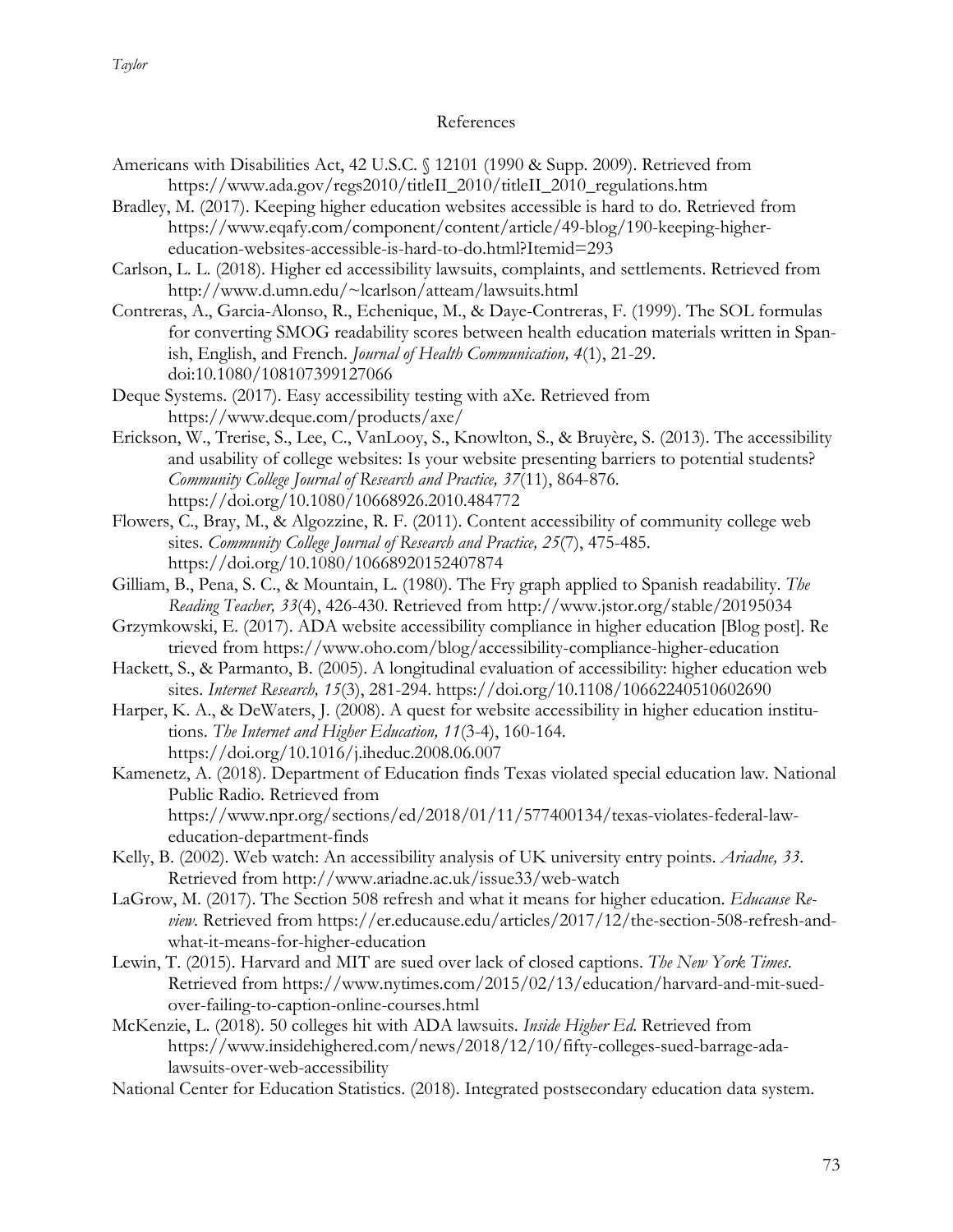Retrieved from https://nces.ed.gov/ipeds/

- Parry, M. (2010). Colleges lock out blind students online. *The Chronicle of Higher Education*. Retrieved from https://www.chronicle.com/article/Blind-Students-Demand-Access/125695
- Pew Research Center. (2014). Demographic profile of Hispanics in Texas. Pew Research Center. Retrieved from https://www.pewhispanic.org/states/state/tx/
- Taylor, Z. W. (2017a). Speaking in tongues: Can international graduate students read international graduate admissions materials? *International Journal of Higher Education, 6*(3). doi:10.5430/ijhe.v6n3p99
- Taylor, Z. W. (2017b). Inarticulate transfer: Do community college students understand articulation agreements? *Community College Journal of Research and Practice*, 1-5. doi:10.1080/10668926.2017.1382400
- Taylor, Z. W. (2018a). Intelligibility is equity: Can international students read undergraduate admissions materials? *Higher Education Quarterly, 72*(2), 160-169. doi:10.1111/hequ.12155
- Taylor, Z. W. (2018b). The attention deficit: Can prospective and current students comprehend ADHD documentation guidelines? *Journal of Student Affairs Research and Practice, 55*(3), 285- 294. doi: 10.1080/19496591.2018.1474755
- Taylor, Z. W. (2018c). Web accessibility: Not just for tech experts anymore. *Disability Compliance for Higher Education, 23*(9), 5-5. doi: 10.1002/dhe.30416
- Taylor, Z.W., & Bicak, I. (2019). Two-year institution and community college web accessibility: Updating the literature after the 2018 Section 508 amendment. *Community College Journal of Research and Practice*, 1-15. doi: 10.1080/10668926.2019.1600604
- Taylor, Z.W., LaRonde, S., & Taylor, M.Y. (2019). Before you click: Publishing accessible websites. *Disability Compliance for Higher Education, 24*(11), 4-5. doi: 10.1002/dhe.30652
- Taylor, Z. W. (2019). HBCUs online: Can students with disabilities access historically Black college and university websites? *Journal of Black Studies, 50*(5), 450-467. doi: 10.1177/0021934719847373
- Tenon LLC. (2018). Tenon: Services. Retrieved from https://tenon.io/services.php#testing
- Texas Administrative Code, Chapter 206, Tex. Gov't Code Ann. § 2054.116 (2012).
- Texas Higher Education Coordinating Board. (2019). Texas higher education strategic plan: 2015– 2030. Retrieved from http://www.thecb.state.tx.us/reports/PDF/9306.PDF?CFID=57485581&CFTOKEN=60
- 423954 Thompson, T., Burgstahler, S., & Comden, D. (2003). Research on web accessibility in higher education. *Information Technology and Disabilities Journal, 9*(2). Retrieved from
	- http://itd.athenpro.org/volume9/number2/thompson.html
- Thompson, T., Burgstahler, S., & Moore, E. J. (2010). Web accessibility: A longitudinal study of col lege and university home pages in the northwestern United States. *Disability and Rehabilitation: Assistive Technology, 5*(2), 108-114. https://doi.org/10.3109/17483100903387424

Title II ADA Regulation, 28 C.F.R. § 35 (1998). Retrieved from https://www.ada.gov/reg2.html

Tobin, A. (2015). Is Google Translate good enough for commercial websites?: A machine translation evaluation of text from English websites into four different languages. *Reitaku Review, 21*, 94- 116. doi:10.18901/00000616

Turner, K. (2016). Google Translate is getting really, really accurate. *The Washington Post*. Retrieved from

https://www.washingtonpost.com/news/innovations/wp/2016/10/03/google-translate-isgetting-really-really-accurate/?utm\_term=.19db100f6f66

W3C. (2016a). Language of parts: Understanding SC 3.1.2. Retrieved from